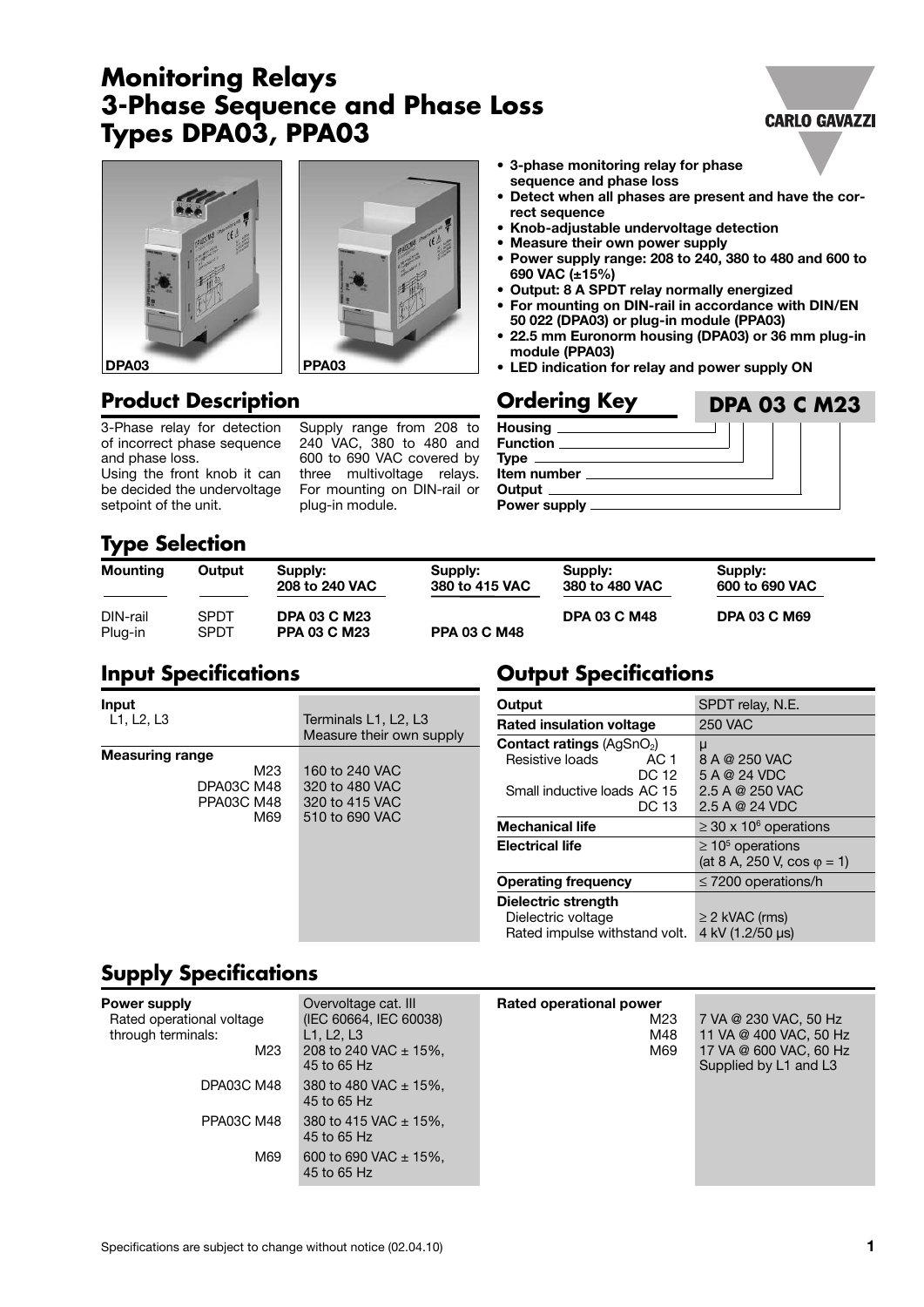### **CARLO GAVAZZI**

| <b>Reaction time</b><br>Alarm ON delay<br>Alarm OFF delay                                                                                                        | $<$ 100 ms<br>$<$ 300 ms                                                                                                                   |
|------------------------------------------------------------------------------------------------------------------------------------------------------------------|--------------------------------------------------------------------------------------------------------------------------------------------|
| <b>Accuracy</b><br>Temperature drift<br>Repeatability                                                                                                            | (15 min warm-up time)<br>$± 1000$ ppm/ $°C$<br>$\pm$ 0.5% on full scale                                                                    |
| Indication for<br>Power supply ON<br>Relay ON                                                                                                                    | LED, green<br>LED, yellow                                                                                                                  |
| <b>Environment</b><br>Degree of protection<br>Pollution degree<br>Operating temperature<br>@ Max. voltage, 50 Hz<br>@ Max. voltage, 60 Hz<br>Storage temperature | IP 20<br>2<br>$-20$ to $+60^{\circ}$ C, R.H. $<$ 95%<br>$-20$ to $+50^{\circ}$ C, R.H. $< 95\%$<br>$-30$ to $+80^{\circ}$ C, R.H. $< 95\%$ |

# **General Specifications**

# **Mode of Operation**

DPA03 and PPA03 monitor their own 3 - phase power supply.

The relay operates when all the phases are present, the phase sequence is correct and each phase-phase voltage is above the adjusted setpoint. The relay releases when one phase-phase voltage drops below the setpoint or when the phase sequence is incorrect.

#### **Example 1**

The relay monitors that the power supply has the correct phase sequence and that all phases are present.

#### **Example 2**

The relay releases in case of interruption of one or more phases, provided that the regenerated voltage does not exceed the set voltage.

| <b>Housing</b>          |                   |                                 |
|-------------------------|-------------------|---------------------------------|
| Dimensions              | DPA03             | $22.5 \times 80 \times 99.5$ mm |
|                         | PPA <sub>03</sub> | 36 x 80 x 94 mm                 |
| Material                |                   | PA66 or Noryl                   |
| Weight                  |                   | Approx. 100 g                   |
| <b>Screw terminals</b>  |                   |                                 |
| Tightening torque       |                   | Max. 0.5 Nm                     |
|                         |                   | acc. to IEC 60947               |
| <b>Product standard</b> |                   | EN 60255-6                      |
| <b>Approvals</b>        |                   | UL, CSA                         |
| <b>CE Marking</b>       |                   | L.V. Directive 2006/95/EC       |
|                         |                   | EMC Directive 2004/108/EC       |
| FMC                     |                   |                                 |
| Immunity                |                   | According to EN 60255-26        |
|                         |                   | According to EN 61000-6-2       |
| <b>Fmissions</b>        |                   | According to EN 60255-26        |
|                         |                   | According to EN 61000-6-3       |

# **Level setting**

Select the proper undervoltage level using the knob according to the phasephase voltage and the needed sensitivity.

#### **Centre knob:**

Setting of under level on absolute scale.